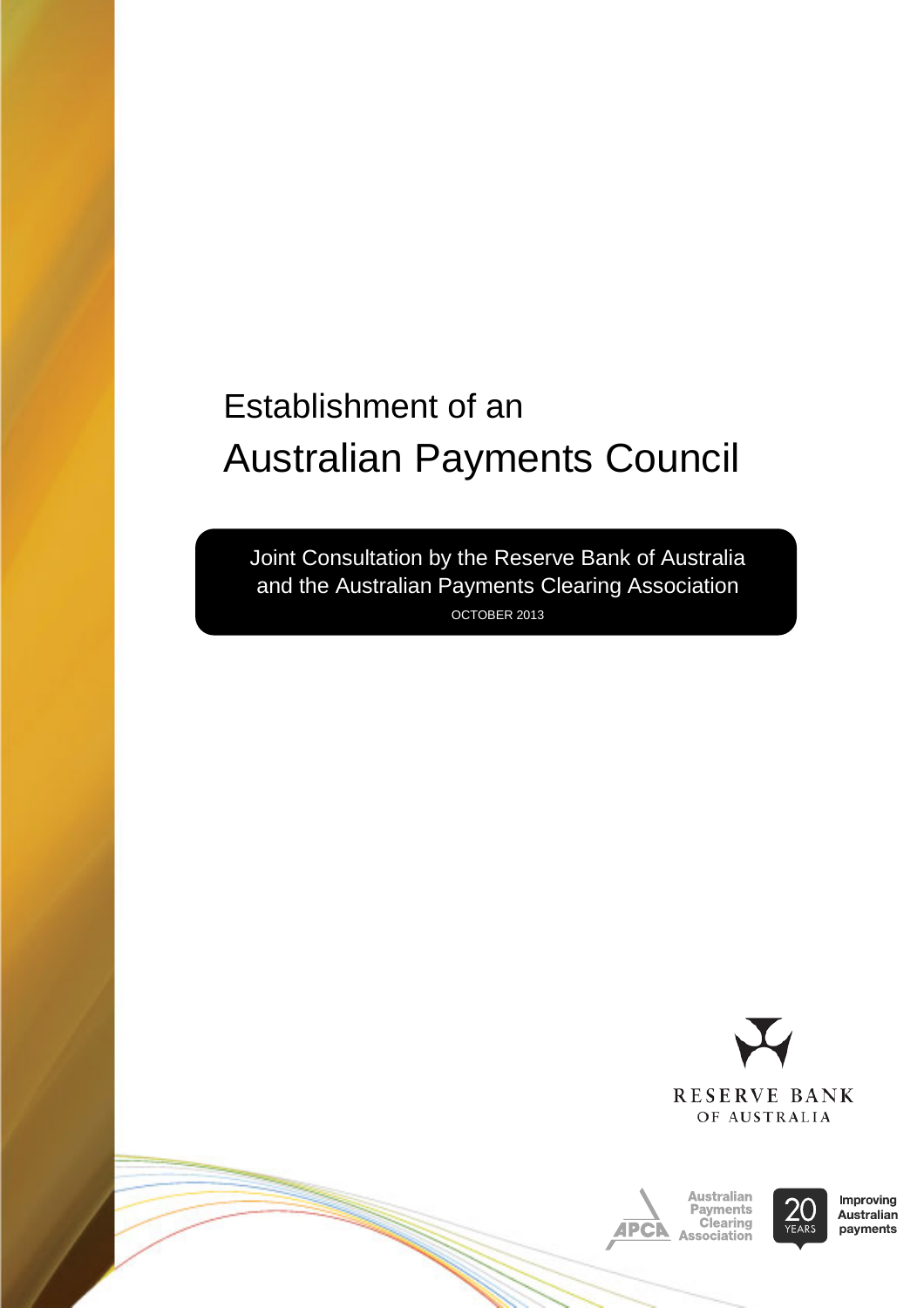### <span id="page-1-0"></span>About this document

This document has been prepared on behalf of the Reserve Bank of Australia and the Australian Payments Clearing Association Limited.

#### **Contact**

#### **Reserve Bank of Australia**

Media Office Information Department Reserve Bank of Australia **SYDNEY** Phone: +61 2 9551 9720 Fax: +61 2 9551 8033 E-mail: [rbainfo@rba.gov.au](mailto:rbainfo@rba.gov.au)

#### **Industry**

Susan Bray Head of Self-Regulation APCA Email: sbray@apca.com.au Level 6, 14 Martin Place Sydney NSW 2000 Tel: +61 2 9216 4888 Fax: +61 2 9221 8057

#### **Publication**

Information in this document is subject to change without notice. No part of it may be copied, reproduced, translated, or reduced to any electronic medium or machine-readable form without prior written permission from the Australian Payments Clearing Association Limited and the Reserve Bank of Australia.

Written and published in Sydney, Australia by the Australian Payments Clearing Association Limited and the Reserve Bank of Australia.

Copyright © 2013 Australian Payments Clearing Association Limited and the Reserve Bank of Australia

All Rights Reserved.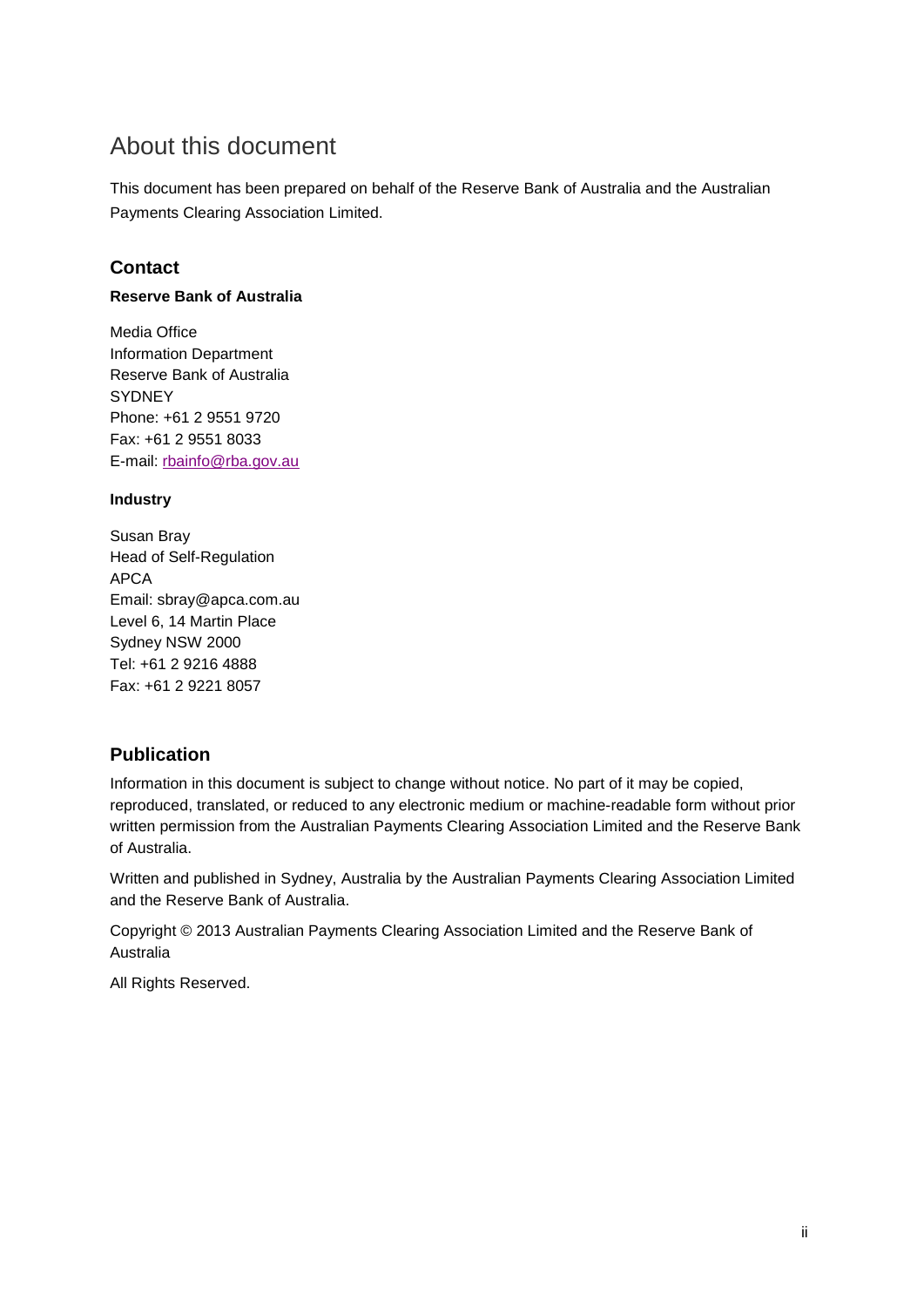# <span id="page-2-0"></span>**Table of Contents**

| 1              |  |
|----------------|--|
| 1.1.           |  |
|                |  |
| 2.             |  |
| 3.             |  |
| 3.1.           |  |
| 3.2.           |  |
| 3.3.           |  |
| 3.4.           |  |
| 3.5.           |  |
| 3.6.           |  |
| 3.7.           |  |
| 3.8.           |  |
| 3.9.           |  |
| $\mathbf{4}$ . |  |
| 5.             |  |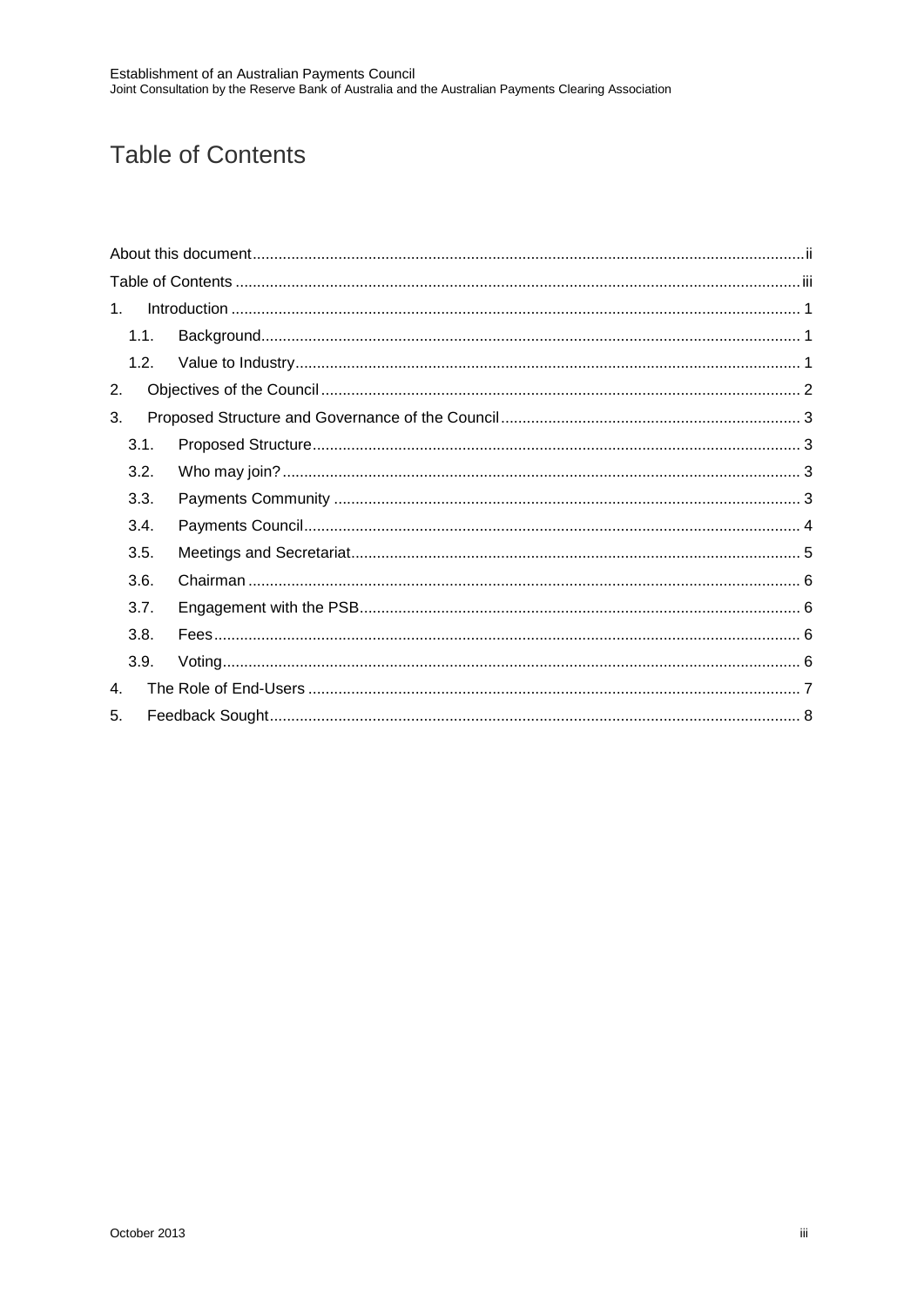# 1.0 Introduction

#### <span id="page-3-1"></span>**1.1. Background**

<span id="page-3-0"></span>**1. INTRODUCTION**

In the conclusions to its Strategic Review of Innovation in the Payments System, the Payments System Board (PSB) outlined an approach to fostering innovation in the payments system through more effective cooperation between stakeholders and regulators.*[1](#page-3-3)* As part of this approach, the PSB proposed that there be '*regular and ongoing engagement between it and the industry on strategic objectives and other industry issues*'*.* [2](#page-3-4) To this end it suggested that '*the Bank work with the industry on constituting an enhanced industry coordination body that would engage directly with the Payments System Board.*'

The Board of APCA, in its capacity as the payments industry self-regulatory body, supports the objective of more direct communication between the industry and the PSB. The APCA Board has resolved to engage with the Reserve Bank as proposed to jointly develop such a body, in consultation with the broader industry.

To facilitate this outcome both APCA and the Reserve Bank undertook a series of informal discussions with industry participants during the latter half of 2012. These discussions focused on the potential benefits of a new coordination body and its possible structure and scope.

As a result of those discussions the Reserve Bank and APCA have jointly developed a proposal for the creation of an Australian Payments Council (Council), whose members will be drawn from and supported by a broader Payments Community.

#### <span id="page-3-2"></span>**1.2. Value to Industry**

The new Council and the supporting Payments Community will present an opportunity for the industry to seek more effective coordination on important strategic issues and to engage with the regulator to shape the vision for the future of payments in Australia.

It is anticipated that the Council will have the opportunity to share insights with the PSB and to discuss significant trends and issues for the industry, including strategic objectives to be established by the PSB. This is expected to lead to better strategic and regulatory outcomes for the industry and end-users alike.

<span id="page-3-4"></span><span id="page-3-3"></span><sup>&</sup>lt;sup>1</sup> Strategic Review of Innovation in the Payments System: Conclusions, Reserve Bank of Australia, June 2012.<br><sup>2</sup> 'Strategic objectives' refers to the decision by the Payments System Board to from time to time set out ser attributes that it believes the payments industry should be able to provide by a specified time.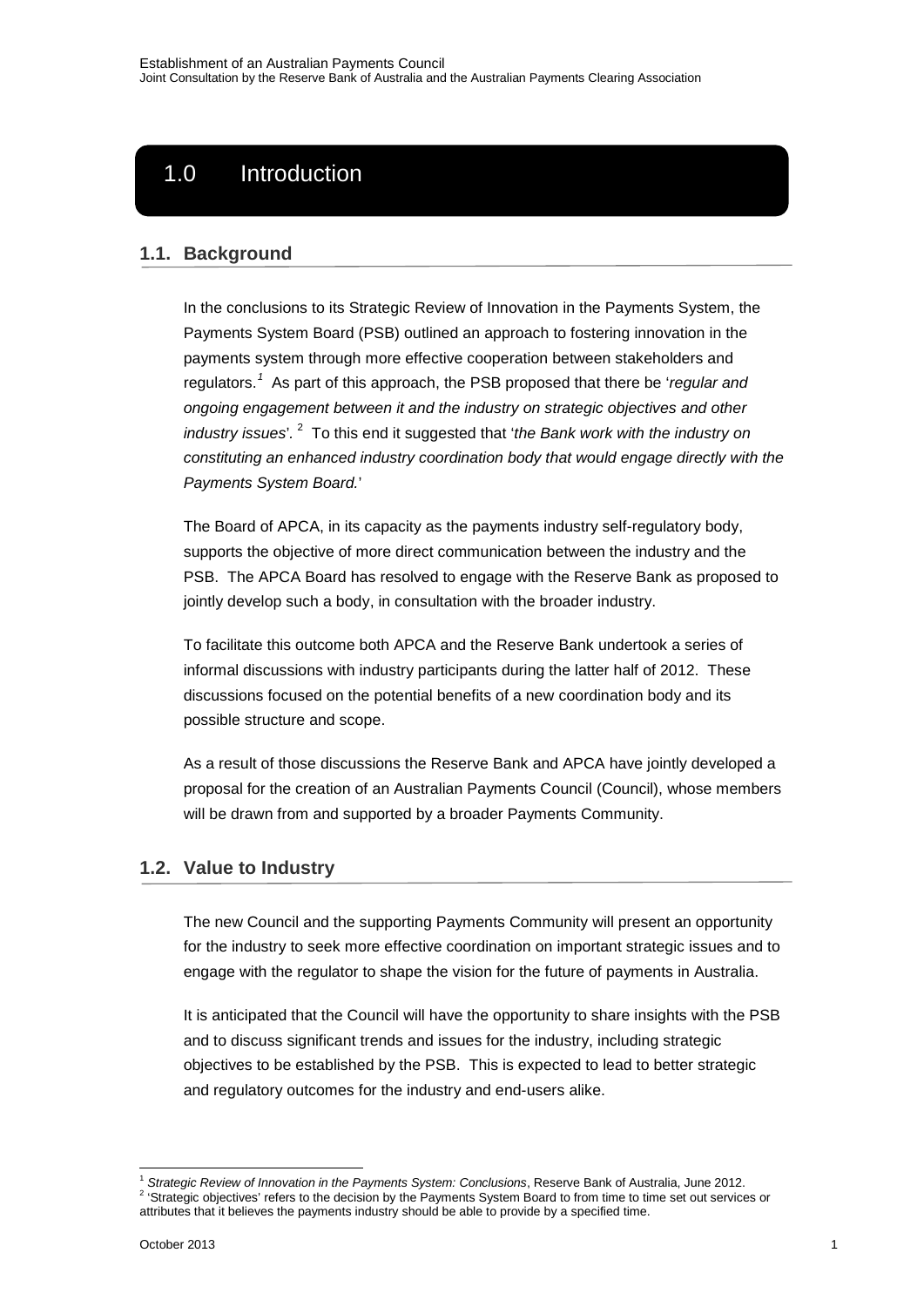# <span id="page-4-0"></span>2.0 Objectives of the Council

**2. OBJECTIVES OF THE COUNCIL**

The Council is intended to foster the ongoing development of the Australian Payments System in order to meet changing user needs, while delivering efficient and safe payment services in an environment that encourages competition. It will do this by:

- promoting cooperative industry strategy for the Australian Payments System; and
- engaging in an ongoing dialogue with the PSB.

The role of the Council is to generate common industry positions that it may recommend for action and adoption by the industry, including through other industry vehicles such as APCA. The Council will not have binding powers over industry participants; it will aim to achieve its goals by generating industry consensus and 'buyin' on key initiatives.

This can be illustrated by considering the role that the Council might play in an initiative such as the current industry proposal to develop a new payments platform (NPP) for providing immediate payments at a retail level.

The NPP has been proposed in response to the initial strategic objectives for the payments system announced by the PSB in June 2012. In this case industry collaboration was achieved by the establishment of the ad hoc Real-Time Payments Committee for the development of an industry proposal and engagement with the PSB on that proposal. A permanent Council could have provided a representative and transparent governance framework to play this role, without the need to establish an ad hoc committee. Not only could it manage the delivery of an industry response to strategic objectives, but the Council would be expected to engage with the PSB on the industry's behalf in the process of establishing those objectives.

Similar to the process for the NPP, the Council would play an overarching coordination role in industry initiatives, but the choice to participate would be a commercial decision for each participant; the Council would have no power to mandate participation in any initiative.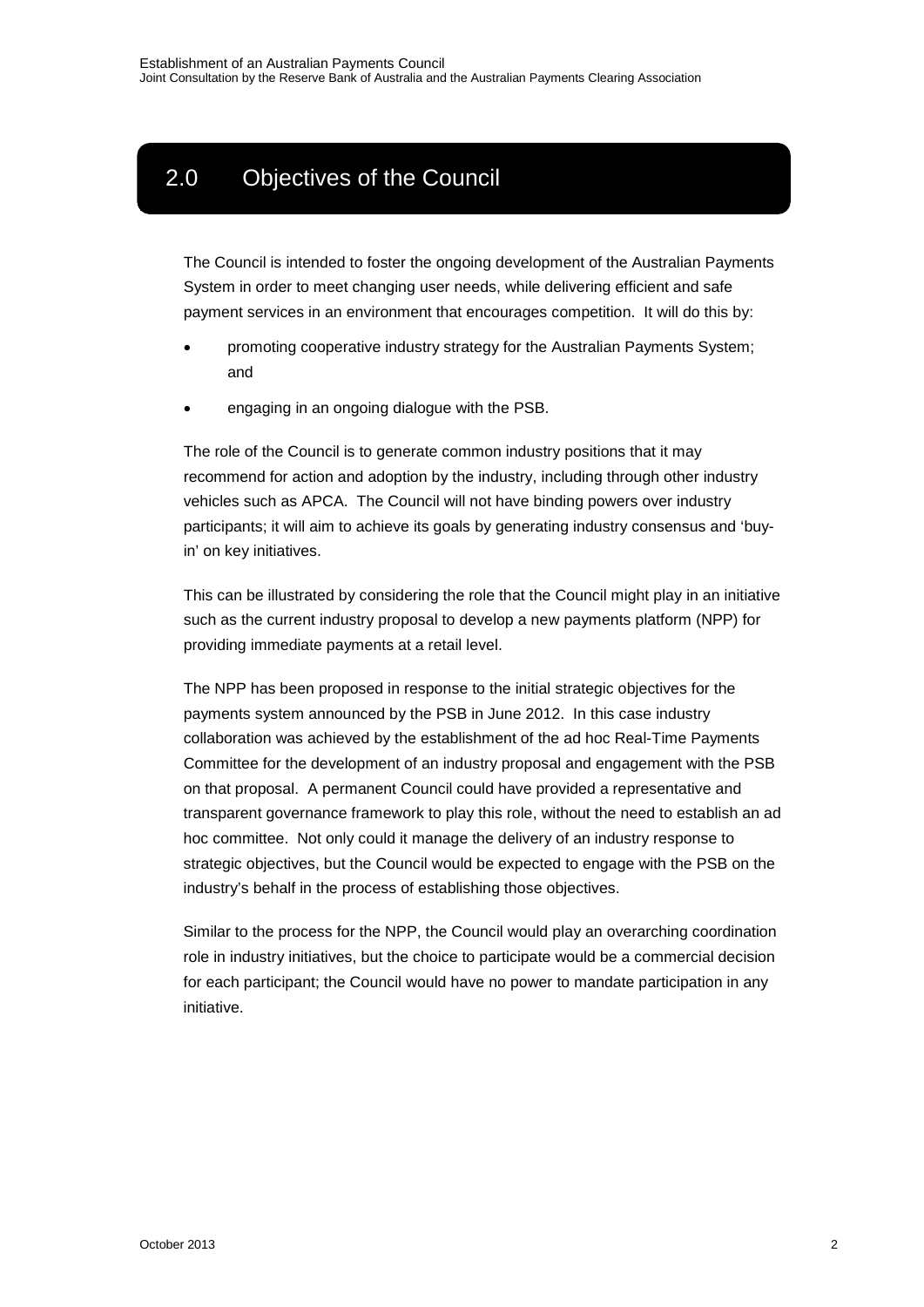# <span id="page-5-0"></span>3.0 Proposed structure and governance of the Council

**3. PROPOSED STRUCTURE AND GOVERNANCE OF THE COUNCIL**

#### <span id="page-5-1"></span>**3.1. Proposed Structure**

All parties in the payments industry are likely to have an interest in the activities of the Council. It is therefore proposed to establish a framework consisting of two bodies:

- A Payments Community enabling all interested parties to participate in an exchange of information related to strategic issues for the payments system; and
- The Council a more focused senior-level body with representative membership drawn from the Payments Community on a rotational basis.

Participation in this framework will be by subscription to a Participation Agreement that incorporates the Charter for the Council and the engagement framework for the Payments Community. Subscribers to the Participation Agreement will collectively form the Payments Community, from which a Payments Council will be drawn.

This structure is broadly similar to the approach adopted for participation in the NPP Program.

#### <span id="page-5-2"></span>**3.2. Who may join?**

It is intended that the opportunity to subscribe to the Participation Agreement and therefore to be part of the Payments Community will be widely extended. Eligible organisations will include participants in Australian payment systems, operators of Australian payment systems and other organisations with a significant interest in the Australian payments system.<sup>[3](#page-5-4)</sup>

The Payments Community and the Council are described further below.

#### <span id="page-5-3"></span>**3.3. Payments Community**

The Payments Community will be established to provide all subscribers to the Participation Agreement with an opportunity to participate in information exchange and consultation with the Council on Council activities.

<span id="page-5-4"></span> $3$  The latter organisations may include service providers to payment systems and participants, other providers of payment services and other stakeholder groups. Eligibility will be determined by the Reserve Bank in consultation with APCA from time to time.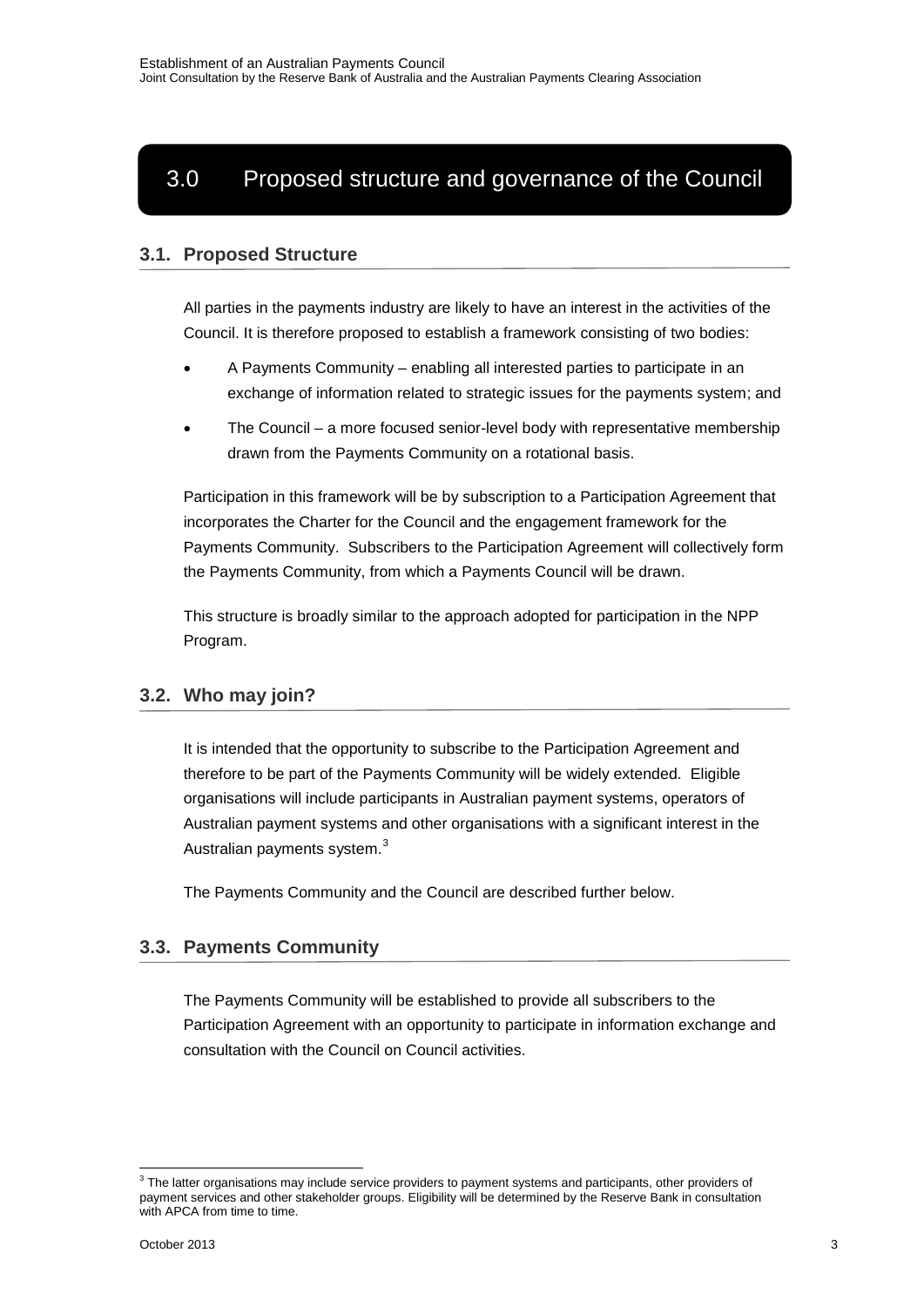#### **Membership**

This broader group will allow those who will not be participating directly in the Council an opportunity to keep informed and to provide views, as the size of the Council will be necessarily restricted. Membership will include all organisations that have subscribed to the Participation Agreement. While the Council will have membership drawn from the payments industry (see 'The Role of End-Users' page 7), it is anticipated that the Payments Community will also be open to other stakeholder groups, to assist in the free exchange of information on the Council's activities.

#### **Communication and Consultation Opportunities**

The Payments Community will participate in an exchange of information with the Council in two ways: meetings of the Payments Community and reports or requests for input from the Council between meetings.

It is proposed that the Payments Community meet at least once each calendar year. Depending upon the agenda of the Council, additional meetings may be organised. All subscribers will be eligible to have two representatives at each meeting of the Payments Community.

The purpose of the Payments Community meetings is to provide information and to seek feedback in relation to the work of the Council. In between meetings, documentation disseminating Council information will be provided to Payments Community representatives and views of the Community will be sought on relevant issues.

APCA currently administers the Australian Payments Forum, which brings together industry participants and other stakeholders to discuss matters of common interest. Given the likely broad membership of the Payments Community, APCA will consider how the anticipated meetings of the Payments Community may replace or merge with the Australian Payments Forum.

#### <span id="page-6-0"></span>**3.4. Payments Council**

#### **Membership**

In order to ensure that the Council is able to work effectively in developing industry proposals/positions and engaging with the PSB, its size will be limited. Nonetheless, the Council will need to be able to represent views from a balanced cross-section of the Australian payments system.

To achieve this, Council members will need to be drawn from a number of different categories of interested parties.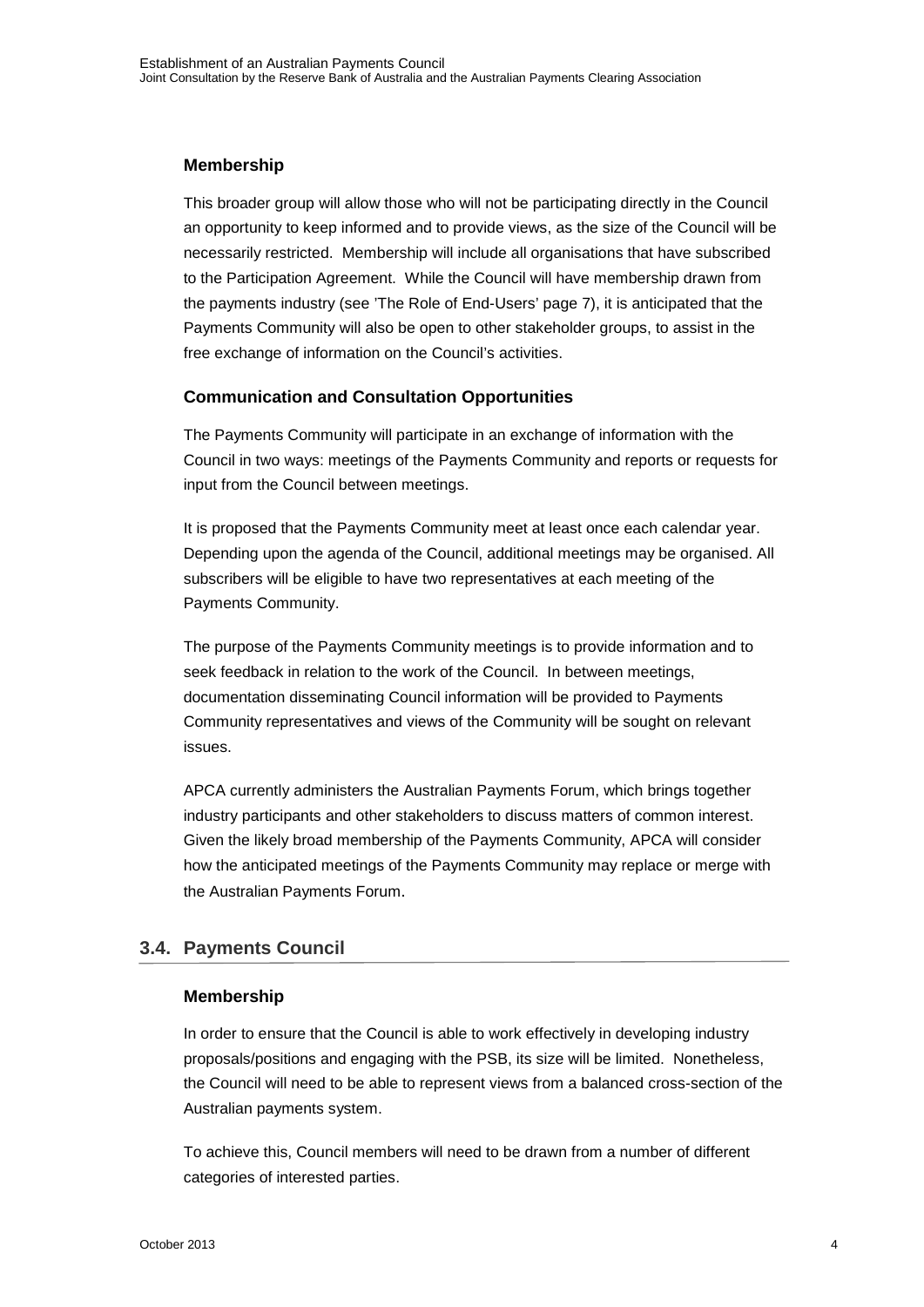The following is proposed as the initial structure for member selection:

- one representative from each of the four major banks;
- two representatives from other financial institutions (including international financial institutions, regional financial institutions, building societies, credit unions and service providers) – *determined by that community (with assistance available from APCA)*;
- two representatives from payment schemes *selected by the Reserve Bank*;
- one representative from self-acquirers *selected by the Reserve Bank*; and
- two representatives from facilitators and 'others' *selected by the Reserve*  Bank<sup>[4](#page-7-1)</sup>.

The Reserve Bank will be represented by a senior officer, likely an Assistant Governor, and APCA by its CEO.

An independent senior Chairperson will be appointed; independent recruiters will be used to ensure transparency, fairness and appropriate quality.

#### **How will this work?**

#### Rotation of representatives

Representatives (except for those appointed by the major banks) will have a two year term, subject to discretion on the part of the Reserve Bank to vary some terms by six months if considered to be in the interests of the Council.<sup>[5](#page-7-2)</sup>

#### Seniority of representatives

In order for the Council to achieve the status in the industry required to meet its objectives and to engage effectively with the PSB, Council members will need to be respected senior executives of the organisations they represent, with appropriate expertise. Although alternates will be appointed, their use is expected to be the exception.

#### <span id="page-7-0"></span>**3.5. Meetings and Secretariat**

It is expected that the Council would meet at least twice a year, more often where necessary. It is envisaged that a joint meeting with the PSB would be held annually. There would be opportunity for any other communication and engagement between the Council and the PSB considered appropriate, including regular liaison between the Chairman of the Council and a representative of the PSB.

<span id="page-7-1"></span><sup>&</sup>lt;sup>4</sup> This might for instance include payments processors, telecommunications or network providers and technology providers.

<span id="page-7-2"></span><sup>5</sup> For example, this may occur if the Council is part way through a significant piece of work and a change in membership would be disruptive.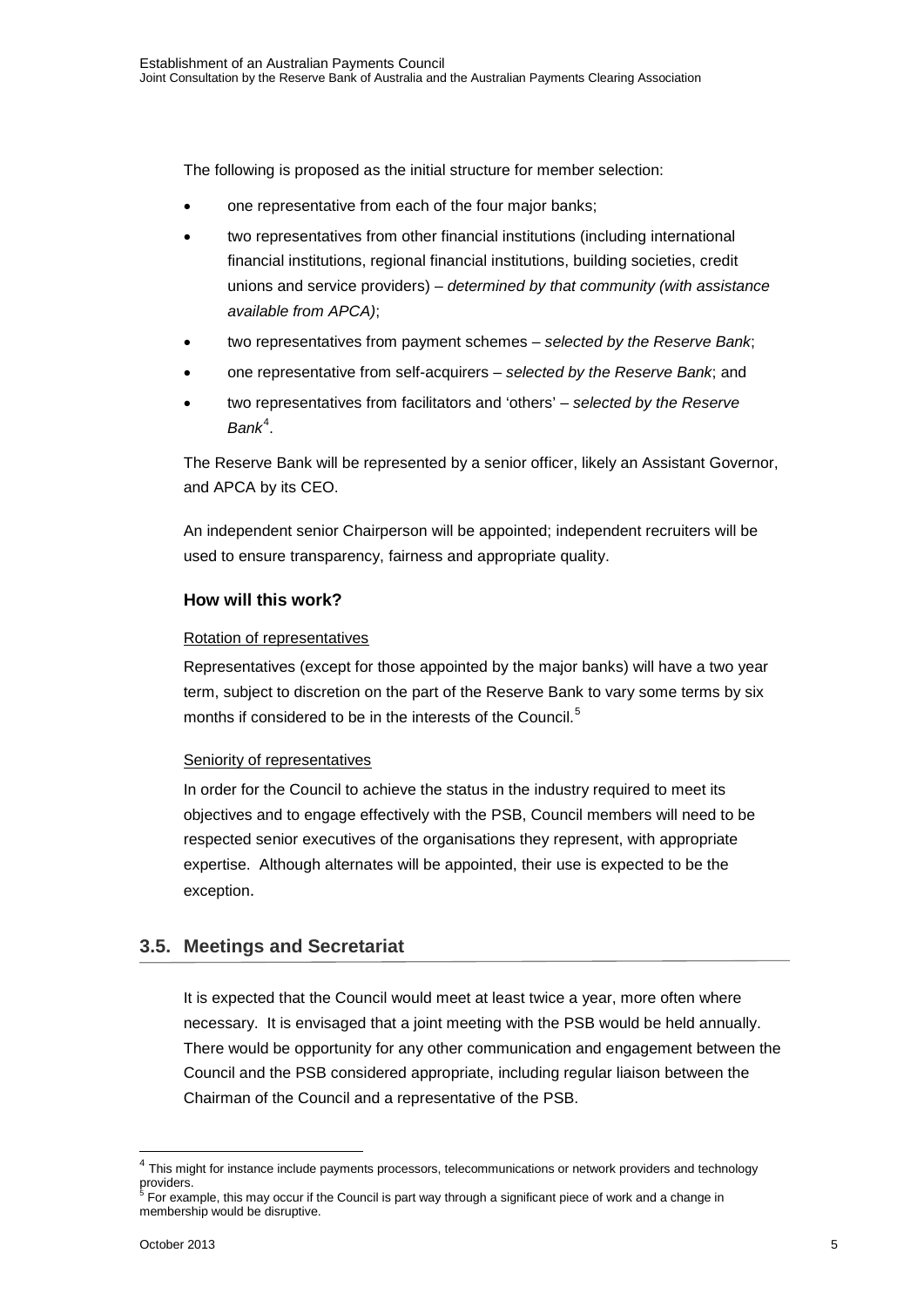Secretariat support for the Council will be provided by APCA in the first instance, with the engagement of third parties where necessary. The Council will have the opportunity to appoint another administrator if it chooses.

#### <span id="page-8-0"></span>**3.6. Chairman**

An independent Chairman will be appointed by the Council following an external search for an independent senior person. APCA will manage the search process and a selection Committee will be appointed to make a recommendation to the Council.

The liaison role of the Chairman would be significant – forming the main link to the PSB between any joint meetings.

#### <span id="page-8-1"></span>**3.7. Engagement with the PSB**

It is anticipated that, upon formation, the Council will enter into a memorandum of understanding with the PSB, addressing how the two bodies will engage with each other. This might cover arrangements for joint meetings and other communication, along with the issues that might be discussed by the Council and the PSB.

#### <span id="page-8-2"></span>**3.8. Fees**

Membership of both the Council and the Payments Community will attract fees to cover administration costs. The level and allocation of fees will be left to the discretion of the Council, to be exercised fairly and reasonably. Potential subscribers will be given an indication of likely level of fees for the forthcoming year, although much is dependent upon the work that the Council chooses to undertake.

The Council will be able to waive fees where appropriate so as not to discourage the participation of a broader cross-section of parties with an interest in the payments system. The Council may request that subscribers contribute additional funds towards the implementation of a specific Council proposal, but subscribers will not be obliged to do so.

#### <span id="page-8-3"></span>**3.9. Voting**

It is expected that the Council will operate in a collaborative and consensus-based way. Voting machinery is included in the Council Charter (part of the Participation Agreement) to ensure that matters may be formally resolved if necessary. In this eventuality, Council members will each have one vote.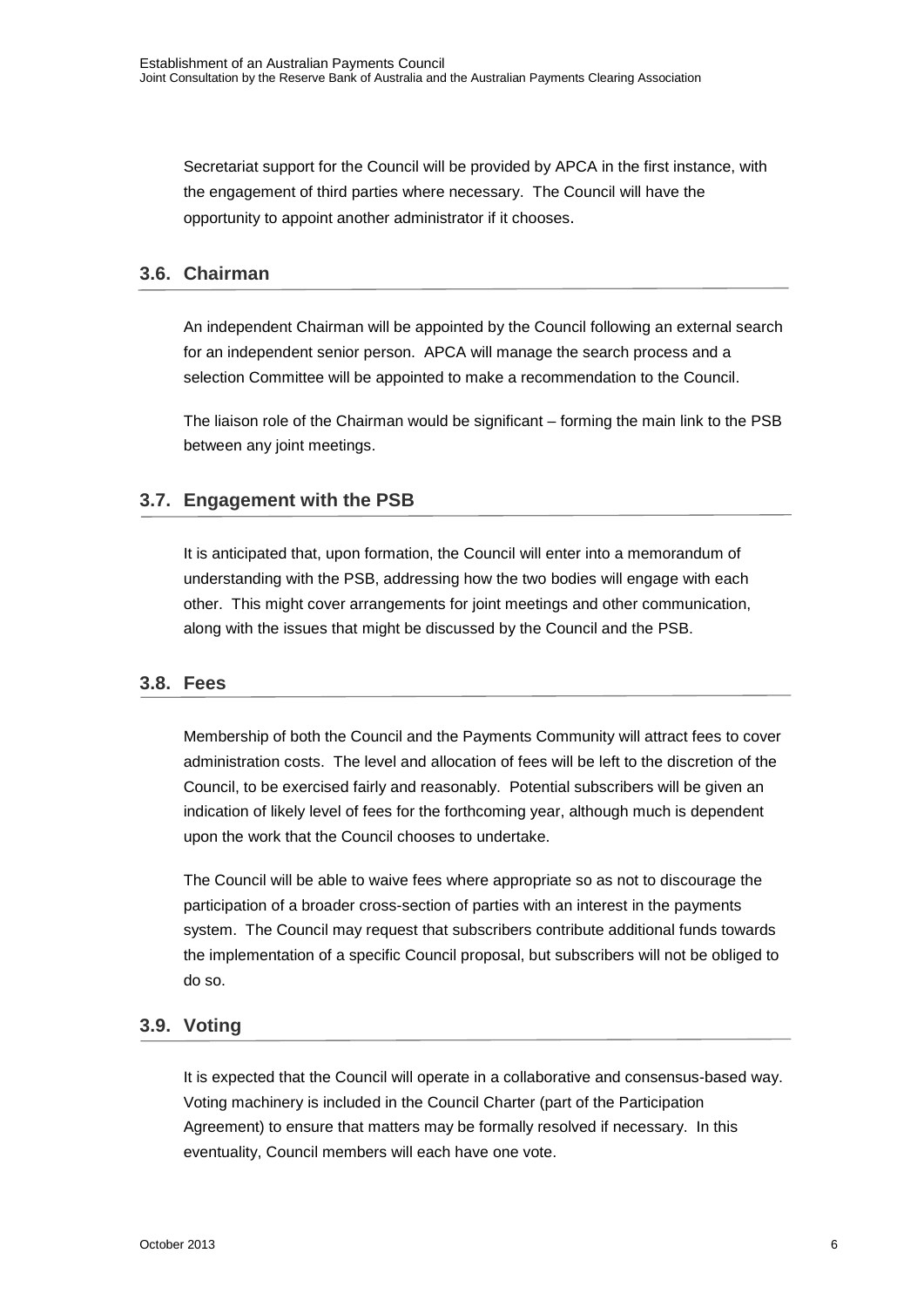# <span id="page-9-0"></span>4.0 The role of end-users

The Council is intended to provide more effective coordination by the payments industry. Accordingly, its make-up will reflect those who are part of the industry, including participants, system operators, service providers or facilitators.

The perspectives of end-users are very important for the future development of the payments system. The PSB will represent the public interest, including the needs of end-users, in its interactions with the Council. This has been the approach taken by the PSB in the announcement of strategic objectives for the payments system in June 2012.

The Reserve Bank will separately announce an initiative to establish a User Consultation Group to support this approach. End-users or their representatives wishing to participate in the Consultation Group should indicate their interest using the contact details provided below.

<span id="page-9-1"></span>Head of Payments Policy Department Reserve Bank of Australia GPO Box 3947 Sydney NSW 2001 or [pysubmissions@rba.gov.au](mailto:pysubmissions@rba.gov.au)